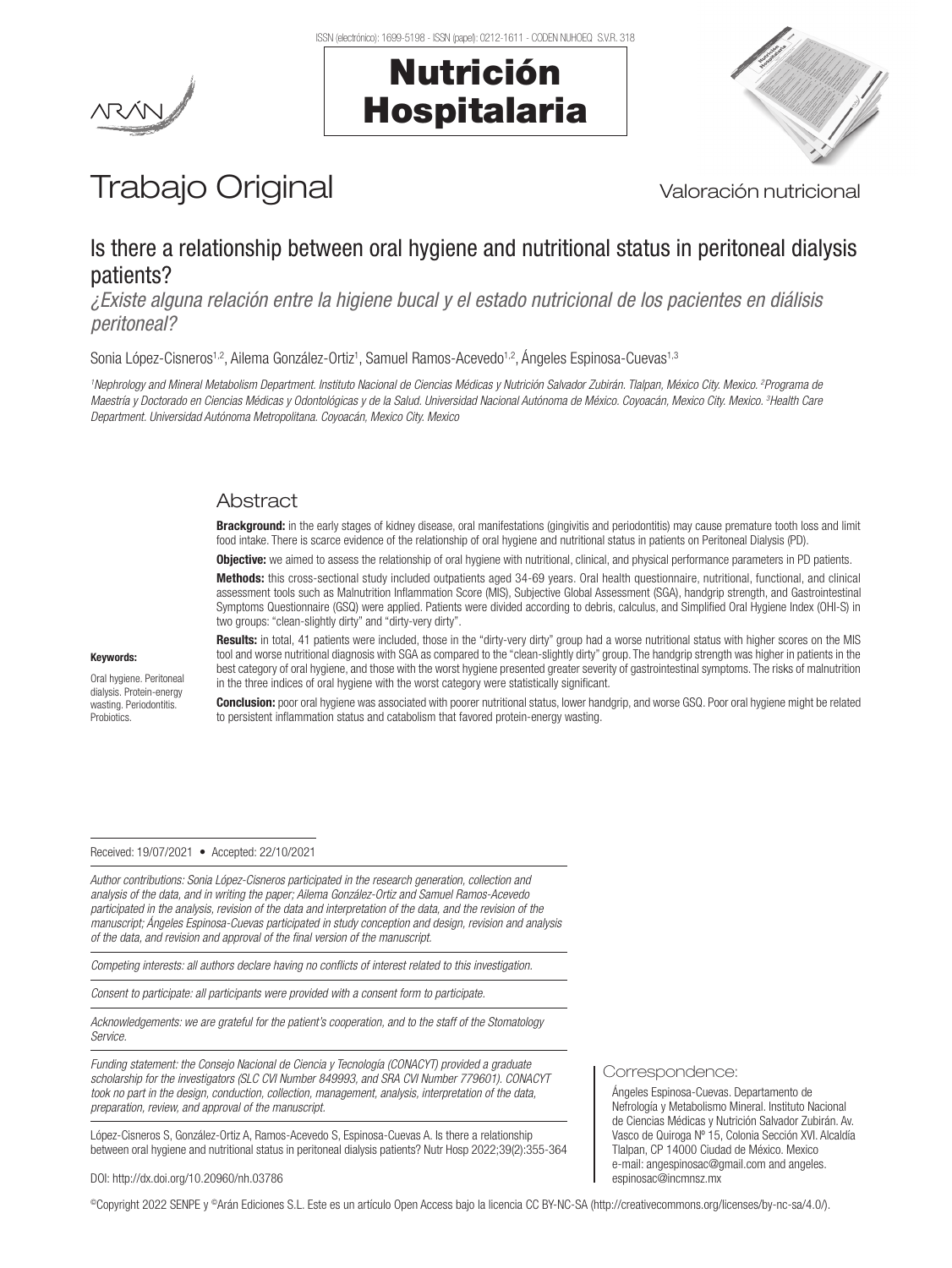#### Resumen

Introducción: en las primeras etapas de la enfermedad renal, las manifestaciones orales (gingivitis y periodontitis) pueden causar la pérdida de dientes prematura y limitar la ingestión de los alimentos. Existe poca evidencia de la relación entre la higiene bucal y el estado de nutrición en los pacientes con Diálisis Peritoneal (PD).

Objetivos: evaluar la relación de la higiene bucal con los parámetros nutricionales, clínicos y de funcionalidad física en pacientes con DP.

Métodos: este es un estudio transversal que incluyó a pacientes ambulatorios de 34 a 69 años. Se aplicó un cuestionario de salud bucal, herramientas de evaluación nutricional, pruebas de funcionalidad y un cuestionario de síntomas gastrointestinales, con las herramientas MIS *(Malnutrition Inflammation Score),* SGA *(Subjective Global Assessment);* fuerza de prensión de mano y el cuestionario de síntomas gastrointestinales GSQ *(Gastrointestinal Score Questionnaire).* Los pacientes fueron agrupados de acuerdo con los índices de placa, cálculo y OHI-S *(Simplified Oral Hygiene Index)* en dos grupos: "limpio-ligeramente sucio" y "sucio-muy sucio".

Resultados: se incluyeron 41 pacientes en total, aquellos en el grupo "sucio-muy sucio" presentaron un peor estado nutricional con mayores puntajes de la herramienta MIS y peor diagnóstico nutricional con la SGA comparado con el grupo "limpio-ligeramente sucio". La fuerza de prensión de mano fue mayor en los pacientes con la mejor categoría de higiene bucal, y aquellos con peor higiene presentaron mayor gravedad de síntomas gastrointestinales. El riesgo de desnutrición en los tres índices de higiene bucal con la peor categoría fueron estadísticamente significativos.

#### Palabras clave:

Higiene oral. Diálisis peritoneal. Desgaste energético proteico. Periodontitis. Probióticos.

Conclusiones: la mala higiene bucal se asoció con un peor estado nutricional, menor fuerza de prensión de la mano y peor GSQ. Una higiene bucal deficiente podría estar relacionada con un estado de inflamación y catabolismo persistentes favoreciendo el desgaste proteínico energético en pacientes en diálisis peritoneal.

#### INTRODUCTION

The deterioration of oral health in patients with chronic kidney disease (CKD) begins from early stages, and is related to the increase in serum urea and creatinine, mineral-bone imbalance, decreased salivary flow, and excessive growth of pathogenic bacteria in the mouth (1).

Several changes in the oral cavity occur in most patients with CKD, such as changes in salivary composition, modifications in the oral mucosa, and development of gingivitis and periodontitis, the latter being responsible for premature loss of teeth. These oral disorders persist even when patients receive renal replacement therapy (RRT), such as Peritoneal Dialysis (PD) (1-3).

Observational studies have described that the quality of oral hygiene decreases as CKD progresses, although patients at any stage of the disease brush their teeth once or several times a day; however, the implementation of other oral hygiene techniques is infrequent (4).

Patients on dialysis have limited access to subsequent dental services; around 10 %-20 % of these patients have attended dental clinics at least once a year (5,6), and those, who have other pathologies had more frequently visited various medical specialties due to their chronicity and complications. In a cohort study, patients with CKD and diabetes *mellitus* visited an ophthalmologist more frequently ( $n = 696, 58.8$  %) than a dentist  $(n = 139, 11.8 \%)$  (7). Conversely, the information available regarding attendance at a nutrition service is scarce (8); however, reports have described that the time that a patient spends in an individualized nutritional consultation correlates with improvement in serum glucose levels and blood pressure (9).

The evidence that associates oral health with nutritional status in patients with CKD is limited. Some authors described malnutrition as a severe problem and, it could be worse by the use of prostheses that do not fit or may cause injuries, local infection, cavities, or lack of teeth (6), limiting chewing capacity, and reducing energy and protein intake as well as nutritional biomarkers such as albumin, total iron-binding capacity, or serum transferrin (10).

CKD patients with fewer teeth eat less energy and protein compared to those with more teeth (10). Previous studies showed that those with moderate-severe periodontitis had a higher percentage of malnutrition (with serum albumin  $<$  3.5 g/dL) and inflammation (11). Other events that could interfere with nutritional status are the presence of gastrointestinal symptoms and the evaluation of physical function by handgrip strength, which has been scarcely explored in patients on PD with oral cavity alterations.

Different links between the manifestations of poor oral health and the systemic alterations of CKD were established, such as protein-energy wasting (PEW), infection, and atherosclerotic complications (2). However, the assessment of oral hygiene habits and their possible relationship with the nutritional status in patients who had undergone renal replacement therapy had not been described in our population. This study aimed to assess the relationship of oral hygiene with nutritional, clinical, and physical function (handgrip strength) parameters in patients on PD.

#### METHODS

This cross-sectional study was part of a clinical trial related to the use of adjuvant therapies in the treatment of periodontitis in patients with CKD performed in our institution, from September 2019 to March 2020. It included a total of 41 outpatients on PD for more than 3 months, aged 34-69 years, and who signed the informed consent form. Kidney transplant patients with no natural teeth present and CKD secondary to autoimmune processes were excluded. The study was performed under the ethical principles of the good clinical practice guidelines and was registered and approved by our Institutional Research and Ethics Committee.

#### DEMOGRAPHIC DATA

Demographic data such as age, sex, education, the primary cause of CKD, etiology, comorbidities, time of diagnosis of CKD, and dialysis vintage were collected from the patients' clinical records and corroborated with the patient by a member of the research staff.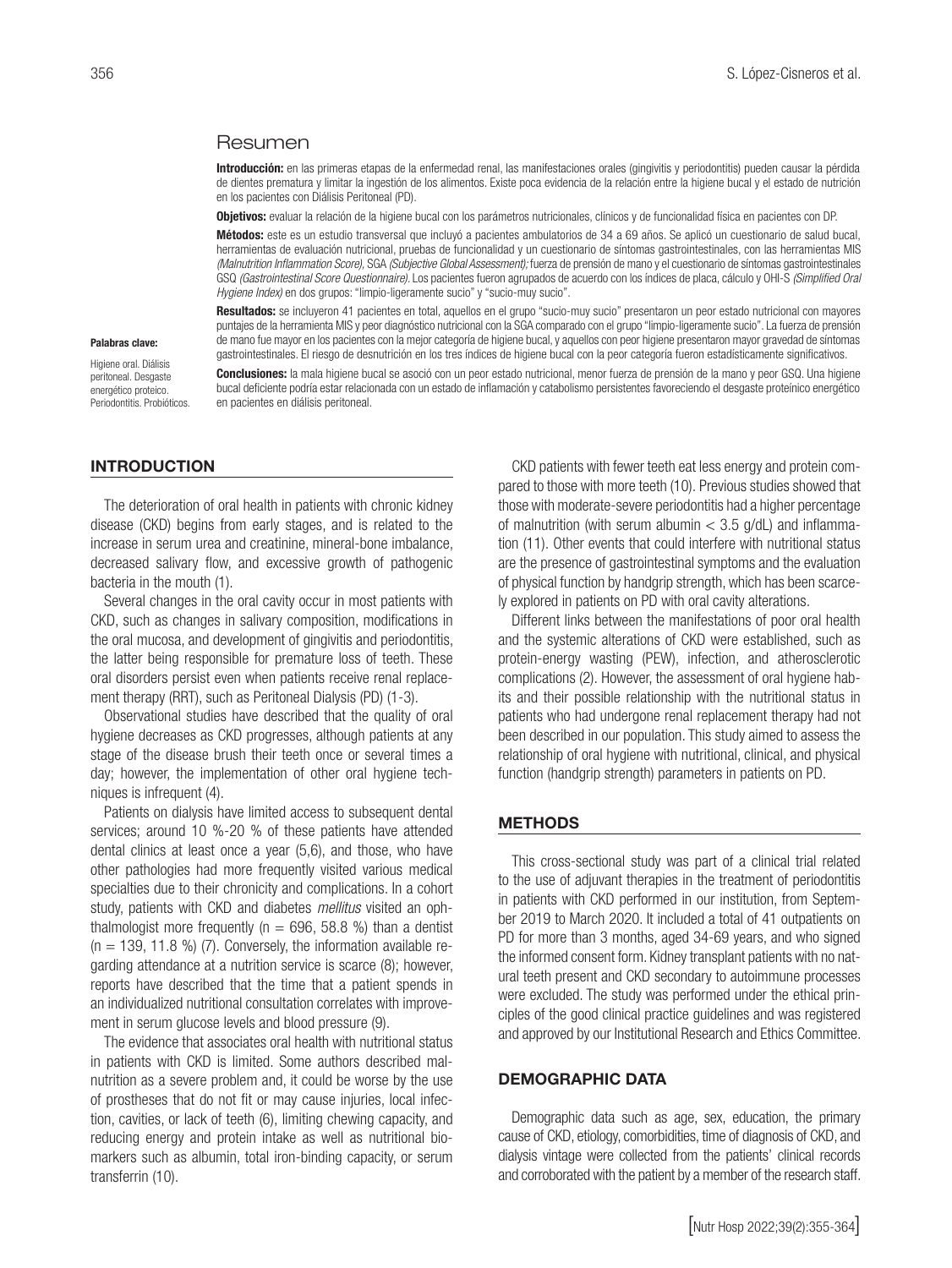#### ORAL HYGIENE INDICES

Oral hygiene was assessed by a dentist who used the scoring system proposed by Greene-Vermillion (12), which consists of three components: the debris, the calculus, and the Simplified Oral Hygiene Index (OHI-S); it is based on numerical determinations according to the dental fraction with debris and/or calculus found in the previously selected dental surfaces, to later estimate the OHI-S. The preselected teeth were examined, considering the scores described in figure 1.

The OHI-S quantitatively evaluates the oral hygiene of a group of subjects, and it is composed of the combined average of the debris and calculus scores (12).

When the data were collected, the debris and calculus indices were calculated by adding the scores and dividing them between the analyzed dental surfaces, which could have a range of 0-3 points. For the estimation of the OHI-S, the debris and calculus indices were added and averaged, obtaining a range of 0-6 points, considering that the lower the score, the better the dental hygiene (12).

The following scores were considered for debris and calculus indices: 0-1 point, "clean-slightly dirty", and 2-3 points, "dirtyvery dirty" (Fig. 1); and for OHI-S: 0-2 points, "clean-slightly dirty" and 3-6 points, "dirty-very dirty".

#### ORAL HYGIENE QUESTIONNAIRE

Oral hygiene habits were evaluated with a seven-item questionnaire that has been previously applied in various populations with CKD (13,14). The frequency of brushing, flossing, and mouthwashing, and the last visit to a dental service were some of the questions included in this questionnaire.

#### NUTRITIONAL ASSESSMENT

Different tools and nutritional indices were used, such as the "Malnutrition Inflammation Score" (MIS) (15), which are validated in our population (16) and subjeccts were classified after the sum of scores: a normal nutritional status (< 3 points), mild malnutrition (3-5 points), moderate malnutrition (6-8 points), and severe malnutrition  $(> 8$  points). For this research, we considered the total MIS score (0-30 points), and we established two categories for the nutritional diagnoses: "normal-mild" and "moderate-severe." The Subjective Global Assessment (SGA) (17), which involves a clinical history and a physical examination, states a classification of: well-nourished "A", mild-moderate malnutrition "B", and severe malnutrition "C". For the description of the results, we categorized the data as "normal-mild malnutrition" and "moderate-severe malnutrition." Finally, we use the Bilbrey nutritional composite index (18) that evaluates the nutritional status in dialysis patients and include anthropometric and biochemical parameters, these parameters were stratified and scored with 3, 4, 5, and 6 points according to the normal, slight decrease, moderate decrease, and severe decrease values respectively; then, the score was added and was established as normal nutritional status (< 25 points), mild malnutrition (26-28 points), moderate malnutrition (29-31 points), and severe malnutrition (> 32 points). The total score was considered and sustained the classifications described above.

The anthropometric measurements of weight and height were performed with a scale using a stadiometer SECA® Model 700 (Hamburg, Germany), and then the body mass index (BMI) was calculated. Skinfolds were measured with a Lange® skinfold caliper (California, USA), elbow breadth with an anthropometer, and body circumferences with a fiberglass measuring tape to



#### Figure 1.

Definition and scores for debris and calculus indices.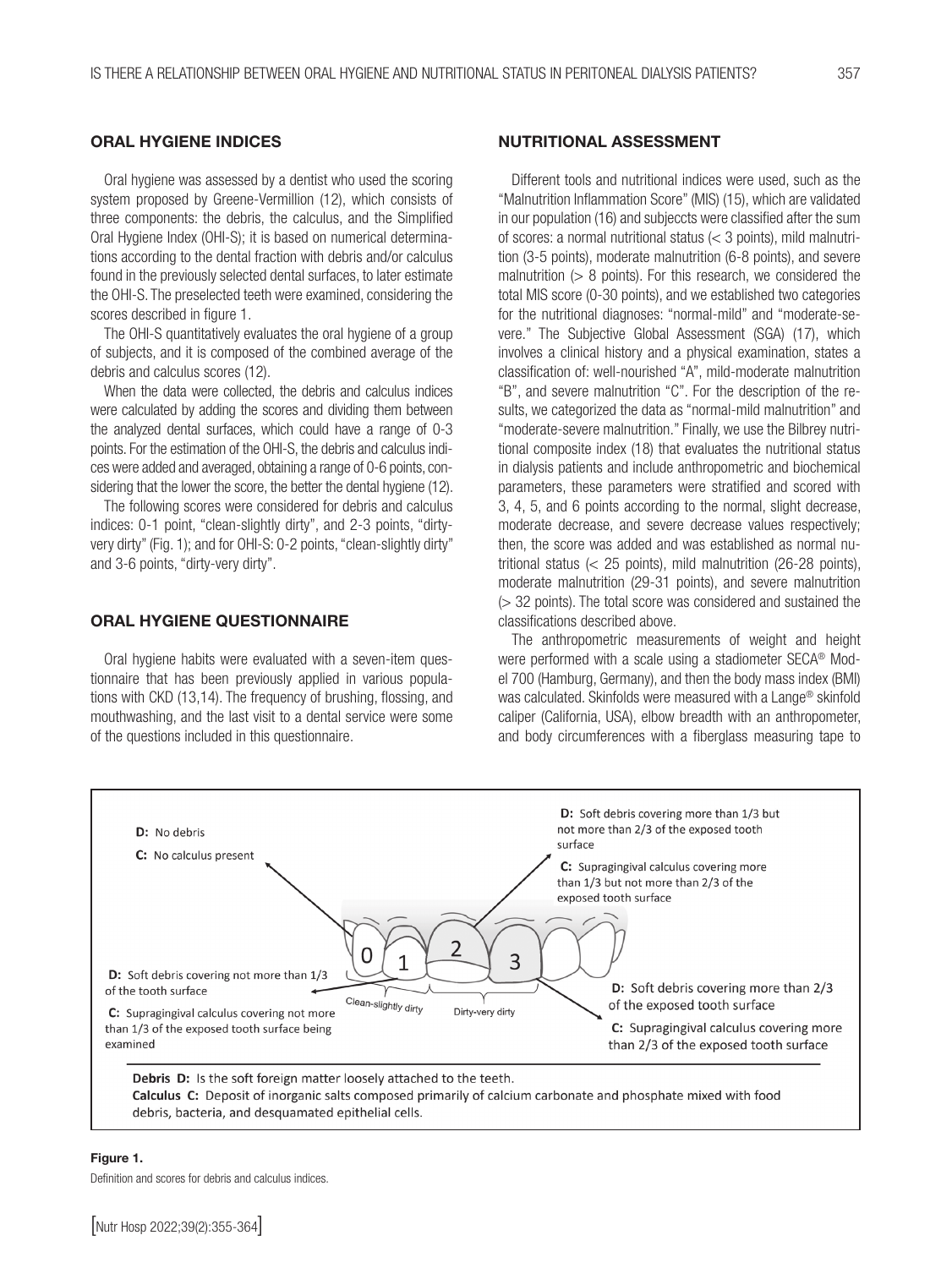estimate the percentage of fat mass and the Mid-Arm Muscle Circumference (MAMC). All measures were taken by a trained and standardized nutritionist (19,20). The bioelectrical impedance analysis (BIA) measurements were performed with Bodystat® equipment (QuadScan 4000 model, Isle of Man, UK).

Physical function was measured by the handgrip strength while the patient was standing and holding the dynamometer with the dominant hand, they make a single strong pressure; this measurement was performed in triplicate, the average of the measurements was reported, a Takei® dynamometer (model Smedley III T-18A, Japan) was used.

To assess the severity of gastrointestinal symptoms we used the short version of the Gastrointestinal Symptoms Questionnaire (GSQ) (21), and considered the total score of the original questionnaire: mild (9-10 points), moderate (11-13 points), and severe gastrointestinal symptoms (> 14 points).

# LABORATORY TESTS

The laboratory studies of the electronic file were recorded in a period not exceeding one month before the date of the patient's visit: urea, creatinine, potassium, phosphorus, albumin, sodium, Parathyroid Hormone (PTH), and transferrin.

#### STATISTICAL ANALYSIS

The distribution analysis was performed through skewness and kurtosis; the description of quantitative data was expressed with means and standard deviations, or medians with interquartile ranges. Categorical variables were described as frequencies and percentages.

For the description and the analysis of the population, we established three groups according to the oral hygiene indices, the comparison between groups was performed with the Student's t-test or the Mann-Whitney U-test according to the data distribution, while the comparison of the categorical variables was performed with the Chi-squared test or Fisher's exact test. Spearman correlations and logistic regression models were carried out, reporting odds ratios (OR) to evaluate the association of oral hygiene with nutritional status. A *p* < 0.05 was considered statistically significant. The data were analyzed using the software STATA 14.1.

# RESULTS

A total of 41 patients were included, and the population was grouped according to oral hygiene indices. Most (78 % [debris], 83 % [calculus], and 81 % [OHI-S]) presented adequate oral hygiene, and were thus included in the classification as "clean-slightly dirty." Table I describes the characteristics of the population according to their oral indices.

#### ORAL HYGIENE

It was observed that the number of natural teeth present in patients was constant in all the groups; considering the items of the oral hygiene questionnaire, the patients in any category of "clean-slightly dirty" attended a dental service more frequent-Iy in  $a < 6$ -month period, brushed their teeth more frequently, and had undergone a dental scaling. In all these categories, the patients reported a poor use of dental floss and mouthwash (*p* ≥ 0.05) (Table I).

#### NUTRITIONAL STATUS, LABORATORY PARAMETERS, AND ORAL HYGIENE

After the evaluation of the anthropometric parameters, no significant differences were observed; however, the patients in all the groups were slightly overweight and had an increase in the reserve of adipose tissue according to the BMI, the percentage of body fat mass, and triceps skinfold (Table II).

Regarding the results of BIA, the groups with better oral hygiene ("clean-slightly dirty") presented a higher resistance/height (R/H), reactance/height (Xc/H), and phase angle; these results could translate into a greater fat reserve and even greater cellularity; however, compared to the groups with poorer oral hygiene, these differences were not found to be statistically significant.

The patients with better oral hygiene ("clean-slightly dirty") presented better scores with the different nutritional assessment tools compared with the "dirty-very dirty" category; when the results of the MIS were analyzed, the former obtained lower scores indicating a better nutritional status (*p* < 0.05). More than 75 % of the patients with poorer oral hygiene obtained an SGA classification of "B-C" (moderate-severe malnutrition) reflecting a worse nutritional status. When the score of the Bilbrey nutritional composite index was analyzed, no significant differences were observed between the oral hygiene groups (Table II).

When the laboratory studies were analyzed, a tendency was observed to have a better nutritional status in the "clean-slightly dirty" debris group evaluated with serum albumin when compared with the worst oral hygiene group ( $p = 0.071$ ).

A trend was observed, having a greater strength on the group of debris on the "clean-slightly dirty" category compared with the category with worse oral hygiene:  $24.6 \pm 7.4$  vs.  $17.7 \pm 4.5$ and  $p = 0.054$ , respectively; similar findings were observed in the rest of the oral hygiene indices. Finally, there was a tendency to present greater GSQ in those with poorer oral hygiene in the OHI-S group ( $p = 0.078$ ; Table II).

To identify a possible association between poorer oral hygiene and nutritional status, a Spearman correlation was performed; debris and OHI-S indices reported a negative correlation in weight, handgrip, phase angle, and albumin ( $p < 0.05$ ), indicating that with higher scores of these oral indices, the nutritional markers decreased. Also, positive correlations were reported in the three oral indices with the tools of MIS and Bilbrey, indicating that higher was the oral indices, the worse the nutritional status (Table III).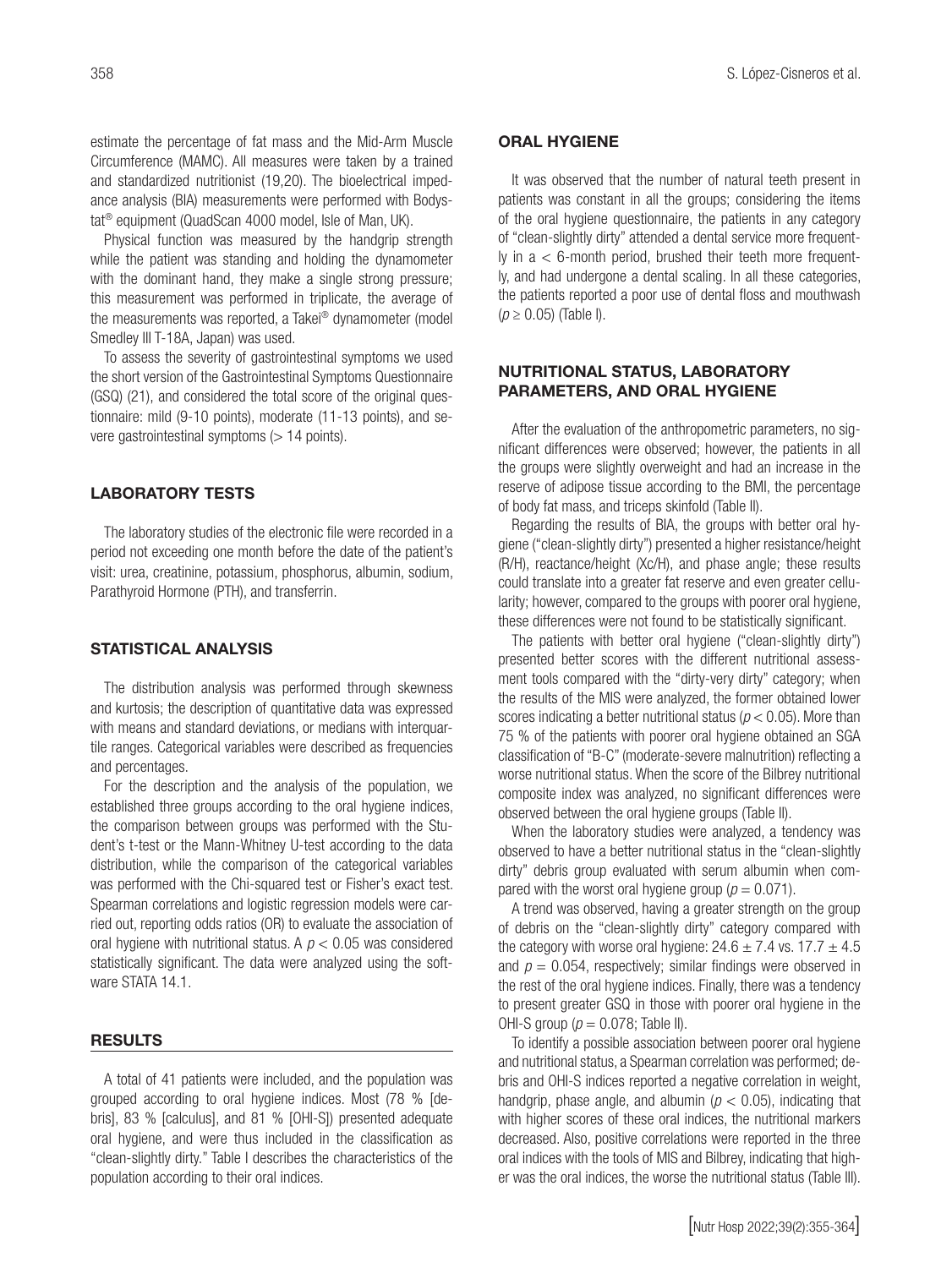| $\frac{1}{3}$<br>i<br>١   |
|---------------------------|
|                           |
| ì<br>i<br>į<br>į          |
| $\overline{\mathfrak{c}}$ |
|                           |

|                                                                                         |                                          | <b>Debris</b>                                      | Calculus                                  | Table I. Basal characteristics of patients |                                           | OHI-S                          |                      | p-value              |                      |
|-----------------------------------------------------------------------------------------|------------------------------------------|----------------------------------------------------|-------------------------------------------|--------------------------------------------|-------------------------------------------|--------------------------------|----------------------|----------------------|----------------------|
| Variables                                                                               | Clean-slightly<br>32 (78.1%)<br>dirty    | Dirty-very dirty<br>(21.9%<br>$\overline{\bullet}$ | Clean-slightly<br>34 (82.9%)<br>dirty     | Dirty-very dirty<br>$7(17.1\%)$            | Clean-slightly<br>33 (80.5%)<br>dirty     | Dirty-very dirty<br>8 (19.5 %) | <b>Debris</b>        | Calculus             | OHI-S                |
| Age (years)                                                                             | 53 (42-59)                               | 60 (39-60)                                         | 54 (43-60)                                | 55 (37-60)                                 | 54 (43-59)                                | 57 (38-60)                     | $0.613*$             | $0.741*$             | $0.973*$             |
| Sex (n, %)<br>Female<br>Male                                                            | 19 (59.3)<br>13 (40.7)                   | $7(77.8)$<br>2(22.2)                               | 21 (61.8)<br>13 (38.2)                    | 5 (71.4)<br>2 (28.6)                       | 20(60.6)<br>13 (39.4)                     | $6(75)$<br>2(25)               | $0.445+$             | $1.000^{+}$          | $0.687$ <sup>+</sup> |
| %<br>University and higher<br>Educational level (n,<br>Elementary-Junior<br>High school | 15 (46.9)<br>17 (53.1)                   | $3(33.3)$<br>6 (66.7)                              | $15(44.1)$<br>$19(55.9)$                  | $3(42.9)$<br>4 $(57.1)$                    | $15(45.5)$<br>$18(54.5)$                  | $3(37.5)$<br>$5(62.5)$         | 0.706 <sup>†</sup>   | $1.000^{+}$          | 1.000 <sup>†</sup>   |
| Hypertension<br>Etiology (n, %)<br>Unknown<br>Other<br>$\geq$                           | 14(43.8)<br>5(15.6)<br>5(15.6)<br>8 (25) | 2(22.2)<br>2(22.2)<br>5(55.6)                      | 15(44.1)<br>5(14.7)<br>6(17.7)<br>8(23.5) | 4(57.1)<br>1(14.3)<br>2(28.6)              | 14(42.4)<br>5(15.2)<br>6(18.2)<br>8(24.2) | 1(12.5)<br>2(25.0)<br>5 (62.5) | $0.744^{\dagger}$    | $0.872^{+}$          | $0.760^{\dagger}$    |
| Time with CKD diagnosis (months)                                                        | 48 (30-90)                               | 48 (24-60)                                         | 54 (24-84)                                | 36 (24-60)                                 | 48 (24-84)                                | 42 (30-60)                     | $0.545*$             | $0.462*$             | $0.594*$             |
| Dialysis vintage (months)                                                               | 24 (12-36)                               | $(24-60)$<br>24                                    | 24 (12-36)                                | 24 (24-60)                                 | 24 (12-36)                                | 24 (18-48)                     | $0.446*$             | $0.476*$             | $0.799*$             |
| Total of natural teeth (n, %)                                                           | 25 (24-28)                               | 26 (16-29)                                         | 25 (23-28)                                | 27 (16-29)                                 | 25 (23-28)                                | 26.5 (18-29)                   | $0.962*$             | $0.916*$             | $0.855*$             |
| Frequency of dental visits (n, %)<br>$> 6$ months<br>$< 6$ months                       | 20 (62.5)<br>12 (37.5)                   | 5(55.6)<br>4(44.4)                                 | 20(58.8)<br>14(41.2)                      | 5(71.4)<br>2(28.6)                         | 19 (57.6)<br>14(42.4)                     | 6(75.0)<br>2(25.0)             | $0.717*$             | $0.685*$             | $0.448*$             |
| More than two times a day<br>Brushing frequency (n, %)<br>Less than once a day          | 27 (84.4)<br>5(15.6)                     | $(11.1)$<br>(88.9)                                 | 30 (88.2)<br>4(11.8)                      | 2(28.6)<br>5(71.4)                         | 29 (87.9)<br>4 (12.1)                     | 6(75.0)<br>2(25.0)             | $1.000^{+}$          | $0.268^{+}$          | $0.578$ <sup>t</sup> |
| Uses mouthwash (n, %)<br>Yes<br>$\geq$                                                  | 25(78.1)<br>7(21.9)                      | (11.1)<br>8 (88.9)                                 | 27 (79.4)<br>7(20.6)                      | $1(14.3)$<br>8 (85.7)                      | 26 (78.8)<br>7(21.2)                      | $\frac{1(12.5)}{7(87.5)}$      | 0.659 <sup>†</sup>   | $1.000^{+}$          | 1.000                |
| Uses dental floss (n, %)<br>Yes<br>$\geq$                                               | 24 (75)<br>8 (25)                        | 3(33.3)<br>6 (66.7)                                | 27 (79.4)<br>7(20.6)                      | 4(57.1)<br>3(42.9)                         | 26 (78.8)<br>7(21.2)                      | 4(50.0)<br>4(50.0)             | $0.178$ <sup>+</sup> | $0.680^{+}$          | 0.069                |
| Previous dental scaling (n, %)<br>Yes<br>$\geq$                                         | 24(75.0)<br>8 (25.0)                     | 4(44.4)<br>5(55.6)                                 | 26 (76.5)<br>8(23.5)                      | 3(42.9)<br>4(57.1)                         | 25 (75.8)<br>8(24.2)                      | 4(50.0)<br>4 (50.0)            | $0.202^{+}$          | $0.408$ <sup>+</sup> | 0.165                |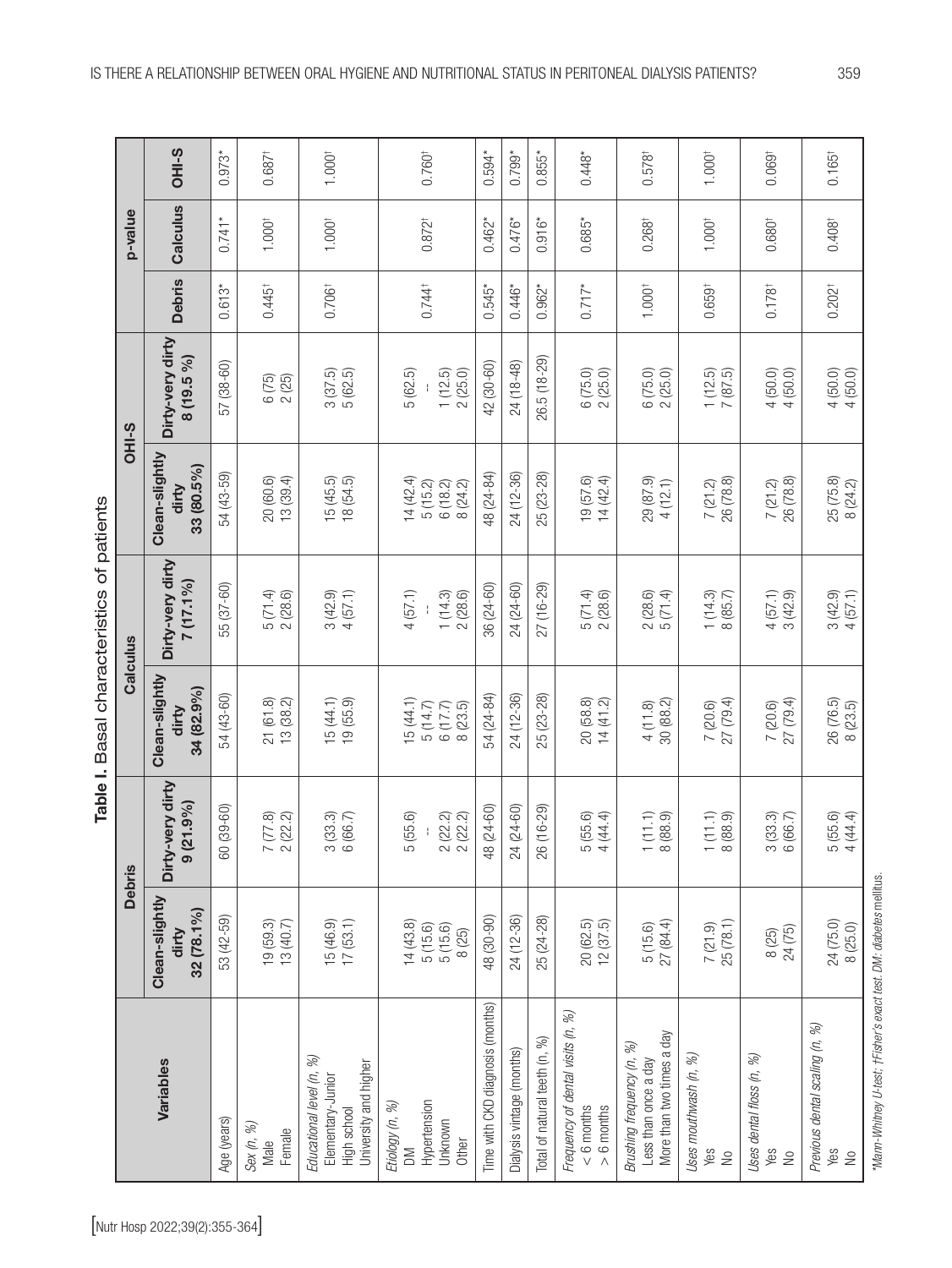| )<br>=<br>3<br>5 |
|------------------|
|                  |
|                  |
|                  |
|                  |
|                  |
| )<br>J<br>J      |
|                  |
| -<br>3<br>-      |
| $-200$           |
|                  |
|                  |

|                                                              |                                        | <b>Debris</b>                       |                                        | Calculus                       |                                        | OHI-S                          |                      | p-value              |                      |
|--------------------------------------------------------------|----------------------------------------|-------------------------------------|----------------------------------------|--------------------------------|----------------------------------------|--------------------------------|----------------------|----------------------|----------------------|
| Variable                                                     | Clean-slightly<br>32 (78.1 %)<br>dirty | Dirty-very dirty<br>$(21.9\%)$<br>ၜ | Clean-slightly<br>34 (82.9 %)<br>dirty | Dirty-very dirty<br>7 (17.1 %) | Clean-slightly<br>33 (80.5 %)<br>dirty | Dirty-very dirty<br>8 (19.5 %) | <b>Debris</b>        | Calculus             | OHI-S                |
| Weight (kg)                                                  | $71.2 \pm 12.6$                        | $70.6 \pm 11.6$                     | $70.2 \pm 12.3$                        | $75.2 \pm 12.2$                | $70.5 \pm 12.4$                        | $73.4 \pm 12.4$                | $0.898^{+}$          | $0.333^{+}$          | 0.552 <sup>†</sup>   |
| BMI (kg/m <sup>2</sup> )                                     | 26.3 (24.4-29.3)                       | 5(24.8-27.0)<br>25.                 | 26.2 (24.1-28.8)                       | 27.0 (25.5-27.7)               | 26.3 (24.1-28.8)                       | 26.8 (25.4-27.6)               | $0.403$ <sup>*</sup> | $0.405$ <sup>*</sup> | 0.553                |
| Fat mass (%)                                                 | $31.4 \pm 6.7$                         | $29.8 \pm 2.9$                      | $31.2 \pm 6.6$                         | $30.9 \pm 4.0$                 | $31.2 \pm 6.7$                         | $30.6 \pm 3.7$                 | $0.530$ <sup>+</sup> | $0.928$ <sup>+</sup> | $0.831$ <sup>†</sup> |
| MAC (cm)                                                     | $25.2 \pm 3.7$                         | $25.0 \pm 4.2$                      | $25.6 \pm 4.0$                         | $24.3 \pm 2.6$                 | $25.1 \pm 3.8$                         | $25.5 \pm 3.9$                 | $0.891$ <sup>+</sup> | $0.553$ <sup>+</sup> | $0.787$ <sup>+</sup> |
| MAMC <sub>(cm)</sub>                                         | $30.4 \pm 4.2$                         | $29.2 \pm 3.7$                      | $30.5 \pm 4.3$                         | $28.5 \pm 2.1$                 | $30.2 \pm 4.2$                         | $29.7 \pm 3.5$                 | $0.495^+$            | $0.311$ <sup>t</sup> | $0.759$ <sup>t</sup> |
| TSF (mm)                                                     | $16.4 \pm 7.4$                         | $13.3 \pm 3.8$                      | $16.2 \pm 7.3$                         | $13.5 \pm 4.1$                 | $16.4 \pm 7.4$                         | $13.3 \pm 3.8$                 | $0.295$ <sup>+</sup> | 0.385                | 0.295 <sup>†</sup>   |
| R/H (Q/m)                                                    | $281.2 \pm 51.6$                       | $268.6 \pm 41.4$                    | $284.7 \pm 50.2$                       | $250.6 \pm 35.3$               | $284.4 \pm 51.4$                       | $257.3 \pm 35.7$               | 0.590 <sup>†</sup>   | $0.164$ <sup>+</sup> | $0.240^{+}$          |
| Xc/H (Ω/m)                                                   | 29.5 (19.5-34.2)                       | 19.0 (15.9-19.8)                    | 29.4 (17.4-34.2)                       | $9.8(19.0-20.8)$               | 29.5 (18.6-34.2)                       | $9.4(19.0 - 20.8)$             | $0.199$ <sup>*</sup> | $0.851*$             | $0.381$ <sup>*</sup> |
| PA°                                                          | $5.7(4.8-6.8)$                         | $3.9(2.9-5.3)$                      | $5.7(4.4-6.8)$                         | $.8(4.1 - 5.3)$                | 5.7 (4.4-6.8)                          | $4.5(3.7-5.3)$                 | $0.129$ <sup>*</sup> | 0.662"               | 0.267                |
| MIS score                                                    | $3.3 \pm 1.9$                          | $6.1 \pm 1.9$                       | $3.5 \pm 1.9$                          | $5.7 \pm 2.6$                  | $3.4 \pm 1.9$                          | $5.7 \pm 2.4$                  | 0.003                | 0.014                | 0.006                |
| MIS classification, (n, %)<br>Moderate-severe<br>Normal-mild | $29(90.6)$<br>$3(9.4)$                 | $3(33.3)$<br>6 (66.8)               | 29 (85.3)<br>5(14.7)                   | $3(42.9)$<br>4 $(57.1)$        | 29 (87.9)<br>4 (12.1)                  | $3(37.5)$<br>$5(62.5)$         | $0.001$ $^{\circ}$   | $0.031*$             | 0.007                |
| SGA classification, (n, %)                                   |                                        |                                     |                                        |                                |                                        |                                |                      |                      |                      |
| Moderate-severe malnutrition<br>Normal-mild malnutrition     | 24 (75.0)<br>8(25.0)                   | $2(22.2)$<br>7(77.8)                | 24 (72.7)<br>9(27.3)                   | $2(25.0)$<br>6 $(75.0)$        | $24(72.7)$<br>9(27.3)                  | 2 (25.0)<br>6 (75.0)           | 0.006                | $0.035$ <sup>#</sup> | 0.035                |
| Bilbrey nutritional composite<br>index score                 | 27 (26-28)                             | 27 (27-32)                          | 27 (26-28)                             | $27(27-31)$                    | 27 (26-28)                             | 27 (27-32)                     | $0.181$ <sup>*</sup> | $0.458*$             | $0.181$ <sup>*</sup> |
| Bilbrey nutritional composite                                |                                        |                                     |                                        |                                |                                        |                                |                      |                      |                      |
| index, (n, %)<br>Normal                                      | 5 (17.2)                               |                                     | 5(16.7)                                |                                | 5(17.2)                                |                                | $0.559*$             | $0.564*$             | $0.559*$             |
| Any degree of malnutrition<br>Urea (mg/dL                    | $133.2 \pm 39.4$<br>24 (82.8)          | $139.2 \pm 43.1$<br>7 (100)         | $32.2 \pm 38.$<br>25 (83.3)            | $145.9 \pm 45.8$<br>6 (100)    | $32.1 \pm 39$ .<br>24 (82.8)           | ∞<br>$144.4 \pm 42$<br>7 (100) | $0.693$ <sup>+</sup> | $0.410^{+}$          | $0.439$ <sup>t</sup> |
| Creatinine (mg/dL)                                           | $12.8 \pm 4.4$                         | $13.2 \pm 4.5$                      | $12.5 \pm 4.4$                         | $14.7 \pm 4.3$                 | $12.6 \pm 4.4$                         | $14.2 \pm 4.3$                 | $0.808^{+}$          | $0.225$ <sup>+</sup> | 0.366                |
| Albumin (g/dL                                                | $3.7 \pm 0.4$                          | $3.4 \pm 0.4$                       | $3.6 \pm 0.4$                          | $3.4 \pm 0.5$                  | $3.6 \pm 0.4$                          | $3.4 \pm 0.4$                  | $0.071$ <sup>+</sup> | $0.257$ <sup>+</sup> | $0.176$ <sup>t</sup> |
| Transferrin (mg/dL                                           | $226.2 \pm 39.1$                       | $208.7 \pm 42.2$                    | $220.2 \pm 41.4$                       | $236.3 \pm 28.8$               | $221.8 \pm 41.0$                       | $226.5 \pm 36.8$               | $0.272$ <sup>t</sup> | $0.369$ <sup>t</sup> | $0.781$ <sup>†</sup> |
| Sodium (mmol/L)                                              | 139 (137-141.5)                        | 139 (139-140)                       | 39.5 (138-141                          | 139 (137-144)                  | $139(138-141)$                         | 139 (138-142)                  | 0.899                | 0.875*               | 0.765                |
| PTH (pg/mL)                                                  | 490.9 (267.4-620.2)                    | 316.8 (100.2-415.1)                 | 471.0 (222.6-609.5)                    | 364.2 (89.2-415.1)             | 479.3 (239.6-609.5)                    | 342.8 (93.8-415.1)             | 0.054*               | $0.145$ <sup>*</sup> | $0.093$ <sup>*</sup> |
| Phosphorous (mg/dL)                                          | $5.9(4.8-6.9)$                         | $6.2(4.1 - 7.9)$                    | $5.7(4.7-6.9)$                         | $6.5(4.1 - 9.1)$               | $5.7(4.7-6.8)$                         | $6.3(5.0-8.5)$                 | $0.899^*$            | $0.405$ <sup>*</sup> | $0.392^{*}$          |
| Potassium (mg/dL)                                            | $4.7(4.5-5.2)$                         | $\overline{5.1}$ (4.8-5.5)          | $4.7(4.5-5.1)$                         | $5.4(3.9-6.5)$                 | $4.7(4.5-5.1)$                         | $5.3(4.4-6.0)$                 | 0.191                | $0.290*$             | $0.205$ <sup>*</sup> |
| Handgrip strength (kg)                                       | $24.6 \pm 7.4$                         | $17.7 \pm 4.5$                      | $23.9 \pm 7.8$                         | $21.2 \pm 4.7$                 | $24.1 \pm 7.8$                         | $20.4 \pm 4.4$                 | $0.054$ <sup>†</sup> | $0.510^{+}$          | 0.316 <sup>†</sup>   |
| GSQ score                                                    | $11.5(9-13)$                           | $13(10-17)$                         | $11.5(9-13)$                           | $13(10-17)$                    | $11(9-13)$                             | $14(10.5 - 17)$                | $0.273$ <sup>*</sup> | 0.178*               | $0.078$ <sup>*</sup> |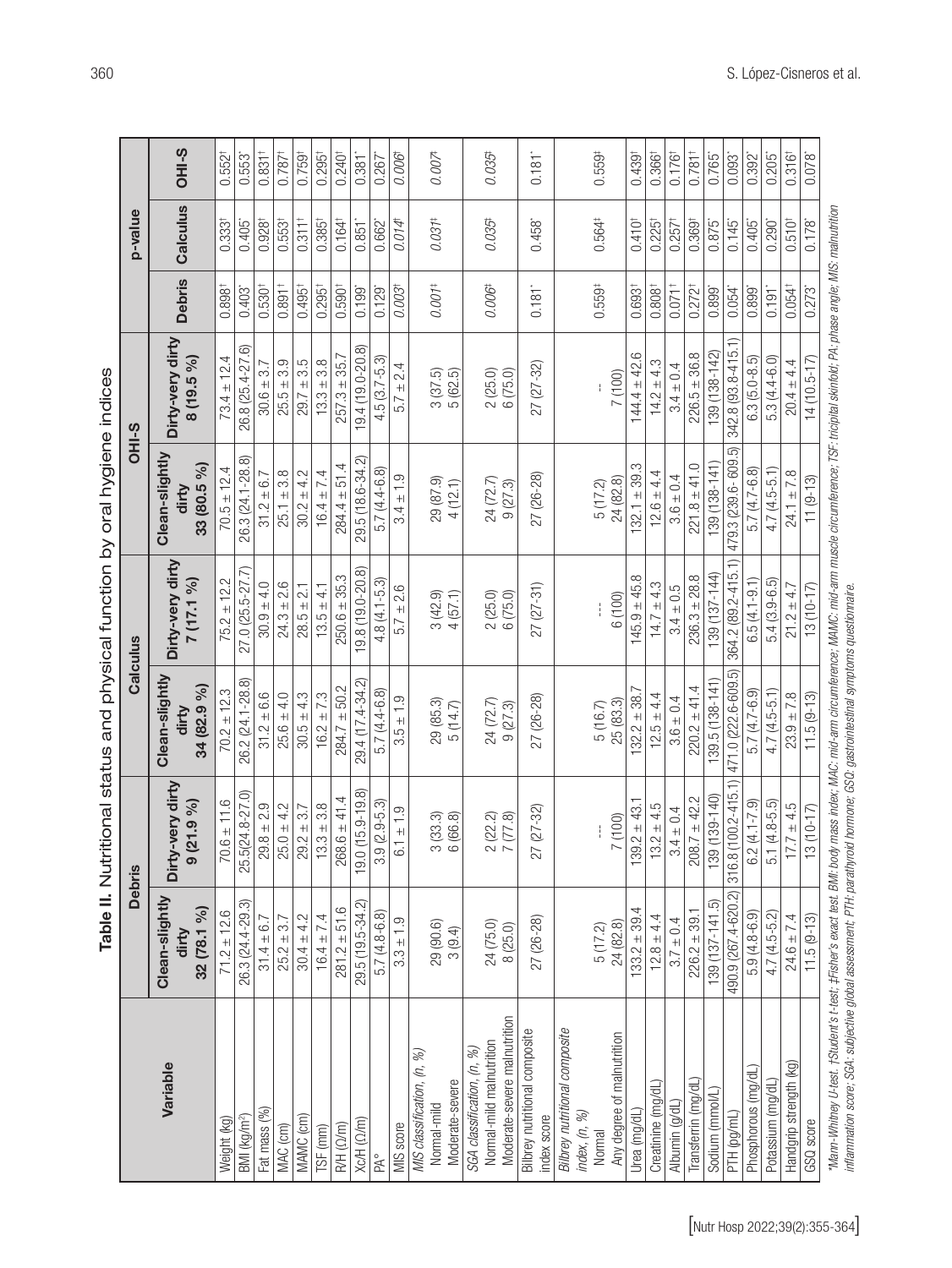|                                              |               |         | parameters      |         |              |         |
|----------------------------------------------|---------------|---------|-----------------|---------|--------------|---------|
|                                              | <b>Debris</b> | p-value | <b>Calculus</b> | p-value | <b>OHI-S</b> | p-value |
| Weight (kg)                                  | $-0.379$      | 0.067   | $-0.045$        | 0.832   | $-0.129$     | 0.547   |
| BMI (kg/m <sup>2</sup> )                     | $-0.121$      | 0.572   | 0.172           | 0.419   | 0.145        | 0.497   |
| MIS scores                                   | 0.476         | 0.018   | 0.185           | 0.386   | 0.303        | 0.148   |
| Bilbrey nutritional composite<br>index score | 0.390         | 0.059   | 0.262           | 0.215   | 0.390        | 0.059   |
| SGA classification                           | 0.242         | 0.253   | 0.182           | 0.394   | 0.242        | 0.253   |
| Handgrip strength (kg)                       | $-0.419$      | 0.041   | $-0.045$        | 0.833   | $-0.145$     | 0.497   |
| PA (°)                                       | $-0.517$      | 0.009   | $-0.264$        | 0.212   | $-0.404$     | 0.050   |
| Albumin (g/dL)                               | $-0.405$      | 0.049   | $-0.246$        | 0.245   | $-0.356$     | 0.087   |
| Transferrin (mg/dL)                          | $-0.210$      | 0.324   | 0.172           | 0.419   | 0.016        | 0.940   |
| $PTH$ (pg/mL)                                | $-0.081$      | 0.707   | 0.009           | 0.966   | $-0.097$     | 0.652   |

Table III. Correlation coefficient<sup>\*</sup> of oral hygiene indices with nutritional and functionality parameters

*\*Spearman correlations. BMI: body mass index; MIS: malnutrition inflammation score; SGA: subjective global assessment; PA: phase angle; PTH: parathyroid hormone.*

# FACTORS ASSOCIATED WITH ORAL HYGIENE IN PATIENTS ON PERITONEAL DIALYSIS

When the univariate analysis was performed, the total score of the MIS tool was associated with the three hygiene oral indices, the SGA classification with debris and calculus indices, and finally the handgrip with the debris index. Parathyroid hormone showed lower and non-significant correlations; nevertheless, due to the biological plausibility of this variable, we considered its inclusion in the regression models (Table IV).

After adjusting for different variables, three logistic regression models were performed, considering the total MIS score, SGA category, and grip strength (kg) as a dependent variable. In the three models, an association was observed between the risk of increasing the MIS score by one unit and having a category of moderate-severe malnutrition by SGA classification due to scores of  $\geq 2$  in all oral indices. In the handgrip strength model, those with a higher value had a protective effect owing to a worse debris index ( $OR = 0.61$  and  $p = 0.048$ ; Fig. 2).

|                                                     | <b>Debris</b><br>OR (95 % CI) | p-value | <b>Calculus</b><br>OR (95 % CI) | p-value | <b>OHI-S</b><br>OR (95 % CI) | p-value |
|-----------------------------------------------------|-------------------------------|---------|---------------------------------|---------|------------------------------|---------|
| Age (years)                                         | $1.01(0.94-1.08)$             | 0.761   | $0.98(0.90-1.06)$               | 0.660   | $0.99(0.92 - 1.07)$          | 0.929   |
| Sex (male)                                          | $0.41(0.74 - 2.33)$           | 0.320   | $0.63(0.10-3.83)$               | 0.631   | $0.51(0.08-2.93)$            | 0.453   |
| Weight (kg)                                         | $0.99(0.93 - 1.05)$           | 0.895   | $1.03(0.96 - 1.10)$             | 0.329   | $1.01(0.95 - 1.08)$          | 0.543   |
| MIS score                                           | 2.00 (1.24-3.22)              | 0.004   | 1.58 (1.05-2.37)                | 0.027   | 1.64 (1.09-2.47)             | 0.016   |
| <b>Bilbrey nutritional</b><br>composite index score | $1.22(0.90-1.67)$             | 0.188   | $1.11(0.81 - 1.54)$             | 0.495   | $1.22(0.90-1.67)$            | 0.188   |
| SGA classification                                  | 6.03 (1.30-27.87)             | 0.021   | 5.68 (1.15-28.08)               | 0.033   | $5.81(1.22 - 27.5)$          | 0.026   |
| Handgrip strength (kg)                              | $0.81(0.65 - 1.01)$           | 0.066   | $0.94(0.80 - 1.11)$             | 0.449   | $0.92(0.78 - 1.08)$          | 0.312   |
| $PA^{\circ}$                                        | $1.06(0.82 - 1.36)$           | 0.625   | 1.16 (0.89-1.52)                | 0.251   | $1.09(0.85 - 1.40)$          | 0.461   |
| Albumin (g/dL)                                      | $0.17(0.23 - 1.33)$           | 0.093   | $0.32(0.04 - 2.27)$             | 0.259   | $0.27(0.40-1.86)$            | 0.186   |
| PTH (pg/mL)                                         | $0.99(0.99-1.00)$             | 0.232   | $0.99(0.99 - 1.00)$             | 0.497   | $0.99(0.99-1.00)$            | 0.364   |

Table IV. Univariate logistic regression analysis by oral hygiene indices

*BMI: body mass index; MIS: malnutrition inflammation score; SGA: subjective global assessment; PA: phase angle; PTH: parathyroid hormone.*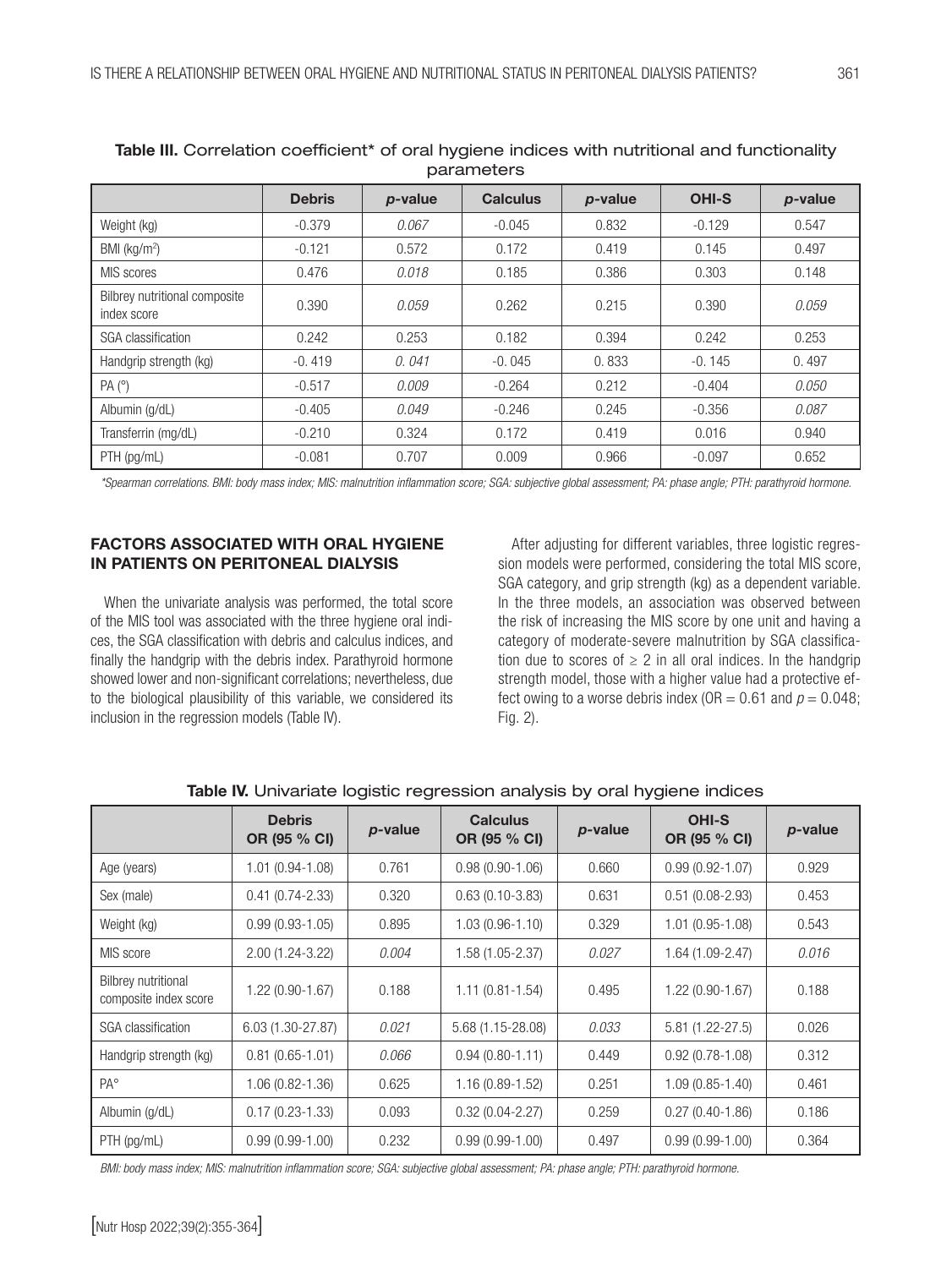

#### Figure 2.

Association of nutritional status and functionality with worse oral hygiene categories.

# **DISCUSSION**

Protein energy wasting is a highly prevalent condition in dialysis patients; recently it has been reported that the global prevalence of PEW in the dialysis population was up to 50 % (22), PEW is characterized by an insufficient intake of nutrients, retention of uremic toxins, an increase in inflammatory processes, and an increase in protein catabolism, which led to decreased body fat and muscle reserves (23). Recently, the interest and search for possible associations between oral health and the different pathophysiological mechanisms of CKD were increased (11,24); this article was one of the first to assess the relationship of oral hygiene with nutritional, clinical, and handgrip strength parameters in patients on PD.

Patients with poor oral hygiene might present alterations associated with PEW and frailty (25): decreased serum albumin (11), increased inflammatory markers, and decreased energy and protein intake (10,26). We found that oral hygiene indices were associated with PEW as evaluated with different tools and with handgrip strength. All oral hygiene groups with the category "clean-slightly dirty" showed slightly high serum albumin levels, while the debris group showed a tendency between their groups  $(3.7 \pm 0.4 \text{ vs. } 3.4 \pm 0.4, p = 0.071)$ ; while there is no data related to dietary intake in our study, it was observed that patients with lesser oral hygiene had a poorer nutritional status with higher scores from the MIS tool (debris:  $6.1 \pm 1.9$ , calculus: 5.7  $\pm$  2.6, and OHI-S: 5.7  $\pm$  2.4;  $p$  < 0.05), and moderate-severe malnutrition with the SGA classification (debris: 77.8 %, calculus: 75 %, and OHI-S: 75 %; *p* < 0.05). Those with the worst nutritional status, regardless of sex, had a decrease in handgrip strength in the category "dirty-very dirty" versus "clean-slightly dirty" (debris:  $17.7 \pm 4.5$  vs.  $24.6 \pm 7.4$  and  $p = 0.054$ ; calculus:  $21.2 \pm 4.7$  vs.  $23.9 \pm 7.8$  and  $p > 0.05$ ; and OHI-S: 20.4  $\pm$  4.4 vs. 24.1  $\pm$  7.8 and  $p > 0.05$ ). Diminished handgrip strength was a predictor of poor outcomes, such as increased length of hospital stay, greater functional limitations, poorer quality of life, and increased mortality (27).

A relationship was observed between oral health and kidney function where patients with lower glomerular filtration rate had poor oral health and a higher proportion of moderate and severe periodontitis (28), which is a persistent state of infection and inflammation of the gingiva and dental supporting tissues that can cause tooth loss (29). Several authors have described that patients with any renal replacement therapy attend the dental service sporadically because they considered these visits unnecessary (29), the interdisciplinary staff sometimes lacked general knowledge on this topic (30), and the oral hygiene habits is deficient in the dialysis population (6). We identified that most of the patients used additional items in a limited way to maintain their oral hygiene; around 50 % of those who presented poorer oral hygiene did not use dental floss and more than 80 % did not use mouthwash  $(p > 0.05)$ , similar to the report by Klassen et al., who assessed the oral health of 147 patients in both dialysis treatments, and found that the majority brushed their teeth one or more times a day (79 %) and that 73 % of patients did not use dental floss (6).

One of the main complications reported in dialysis patients was peritonitis; the presence of oral streptococci has been identified in cultures of dialysis fluid in patients with peritonitis re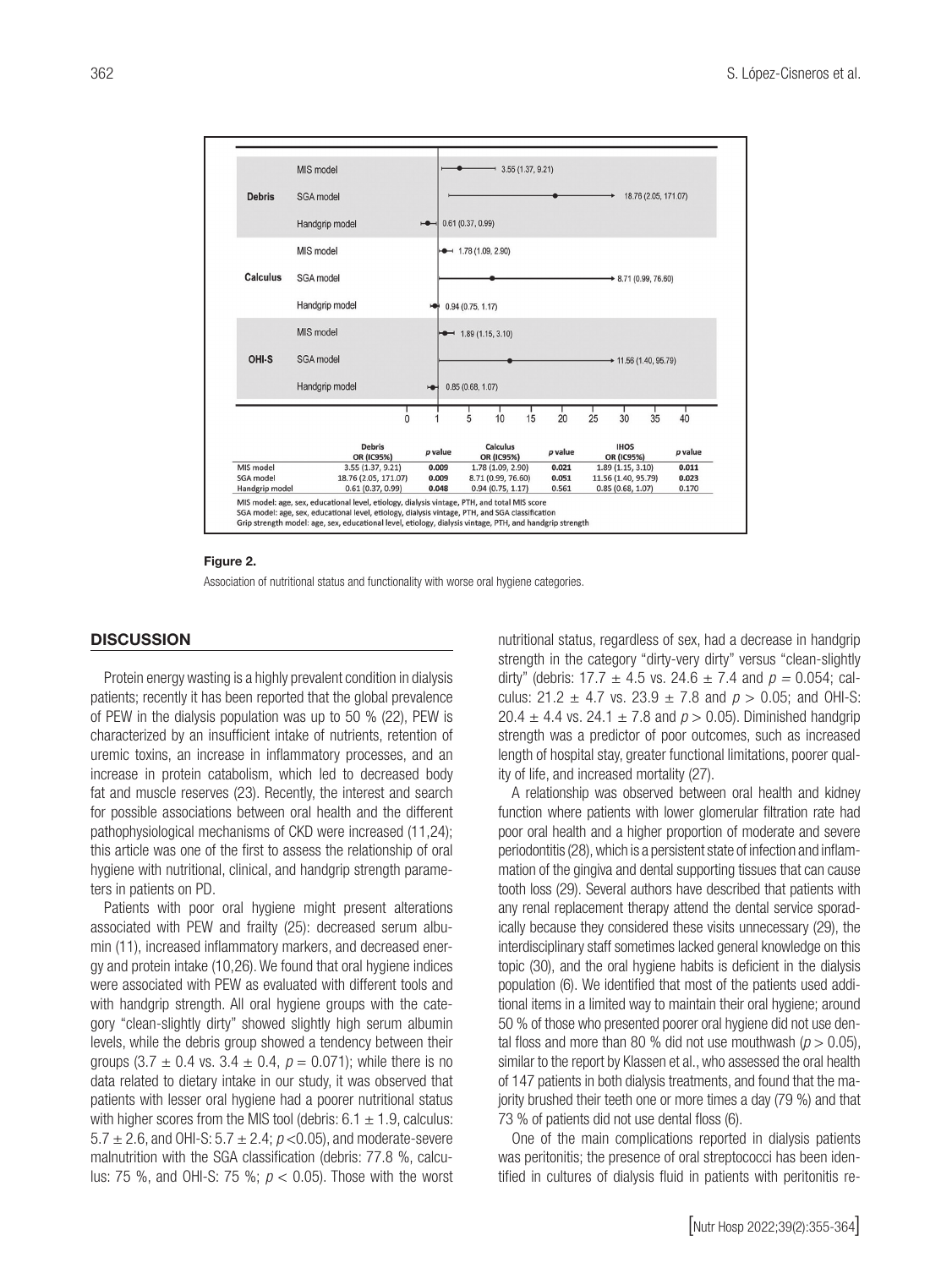lated to previous dental procedures without having performed antibiotic prophylaxis procedures (31). There was a relationship between malnutrition and infectious processes that could lead to peritonitis, patients with PEW (evaluated by SGA) had a greater number of peritonitis events (RR =  $5.6$ ; 95 % Cl, 2.2-14.3;  $p =$ 0.001) (32).

Although the relationship between peritonitis and oral health was theoretically presumed, evidence is limited. Oka et al. identified that patients who dedicated more time to daily oral hygiene and replaced their toothbrushes more frequently had a longer peritonitis-free time (33). In our study, those with better oral hygiene who attended a dental service more frequently  $(< 6$  months) and brushed their teeth  $> 2$  times a day showed no significant differences. Approaching a dental service by all patients would provide more information about useful brushing techniques and the use of other oral hygiene tools, as well as an early identification of oral alterations that might impact their nutritional status.

The presence of oral disorders, such as periodontitis, could lead to premature tooth loss, limiting the ability to chew, reducing nutrient intake, and compromising nutritional status. In our study, it was not possible to evaluate the association between number of teeth and nutritional intake, considering that the total number of teeth remained stable in all categories of oral hygiene. Ioannidou et al. identified that tooth loss was a significant predictor in reducing energy and protein intake, and that the inflammatory response could also cause protein catabolism, contributing to malnutrition (10).

The oral health problems in patients with CKD were recognized as causes of persistent inflammation (2,34), are associated with an increased mortality risk from cardiovascular disease (24), and may compromise nutritional status (10,35-37). It was observed in this study that the risks were statistically significant for a worse nutritional status for both MIS and SGA tools on all oral hygiene indices in the category "dirty-very dirty." Therefore, we believe that oral hygiene could be considered within the etiology of PEW and be approached in a multidisciplinary way. So far, the association between parathyroid hormone and oral hygiene indexes has been scarcely examined; nevertheless, it was reported that this and other parameters of mineral and bone metabolism, and inflammatory markers are increased in patients with moderate-severe periodontitis in comparison with those with a healthy periodontium and gingivitis without statistical significance (35); on the contrary, we identify that patients with better oral hygiene present higher PTH concentrations. Further studies are required to explore the relationship between mineral and bone metabolism biomarkers with oral hygiene indices in these patients.

Although our population was free of periodontal disease, it has been reported that poor oral hygiene had multiple local and systemic consequences. Periodontitis was one of the pathologies that had the most negative effects on health, whch is related to the presence of inflammation and constant infectious processes. For this reason, a novel strategy with the use of certain probiotics has been recently suggested as an additional treatment to conventional ones in healthy subjects (38). Renal patients with

periodontitis have been shown to have an oral microbiota primarily composed of gram-negative bacteria and cocci, compared with healthy controls, suggesting an association with poor oral hygiene (39), and that their presence could generate endothelial damage in the kidney due to dissemination of pro-inflammatory antigens, endotoxins, and cytokines (40).

One of the limitations of our study was the nature of its design (cross-sectional), the small sample size, and the lack of dietary intake records. Furthermore, a bioimpedance vector analysis (to assess hydration) was not possible because some patients came with fluid in the peritoneal cavity, thus limiting the validity of the results. This study was one of the first to describe the relationship of oral hygiene with nutritional and clinical status, and physical function by handgrip strength in patients on PD. It is necessary to develop new research lines with larger sample sizes and dentists specialists in periodontics, one that may assess the application of adjuvant treatments such as probiotics on the oral health and nutritional status of the population with CKD in its different stages.

#### **CONCLUSIONS**

In this population of patients on PD, the risk of having a worse nutritional status was associated with poorer indices of oral hygiene, specifically regarding debris and OHI-S, regardless of age, sex, education, etiology, and time on dialysis. Additionally, patients with better physical functionality (by handgrip strength) had greater protection against the development of debris, which was why a nutritional and dental intervention was recommended to evaluate and address the treatment of these patients. More studies were required to evaluate the synergistic effect of nutritional intervention and conventional treatment of oral health, in addition to the use of probiotics in CKD patients on PD.

#### **REFERENCES**

- 1. Tomás I, Marinho JS, Limeres J, Santos MJ, Araújo L, Diz P. Changes in salivary composition in patients with renal failure. Arch Oral Biol 2008;53(6):528- 32. DOI: 10.1016/j.archoralbio.2008.01.006
- 2. Akar H, Akar GC, Carrero JJ, Stenvinkel P, Lindholm B. Systemic consequences of poor oral health in chronic kidney disease patients. Clin J Am Soc Nephrol [Internet] 2011;6(1):218-26. Available from: http://www.ncbi. nlm.nih.gov/pubmed/21115624. DOI: 10.2215/CJN.05470610
- 3. Tadakamadla J, Kumar S, Mamatha GP. Comparative evaluation of oral health status of chronic kidney disease (CKD) patients in various stages and healthy controls. Spec Care Dent 2014;34(3):122-6. DOI: 10.1111/scd.12040
- 4. Gürkan A, Köse T, Atilla G. Oral health status and oral hygiene habits of an adult Turkish population on dialysis. Oral Health Prev Dent 2008;6(1):37-43.
- 5. Xie T, Yang Z, Dai G, Yan K, Tian Y, Zhao D, et al. Evaluation of the oral health status in Chinese hemodialysis patients. Hemodial Int 2014;18(3):668-73. DOI: 10.1111/hdi.12149
- 6. Klassen JT, Krasko BM. The dental health status of dialysis patients. J Can Dent Assoc 2002;68(1):34-8.
- 7. Grubbs V, Plantinga LC, Tuot DS, Powe NR. Chronic kidney disease and use of dental services in a United States public healthcare system: a retrospective cohort study. BMC Nephrol 2012;13(16):1-6. DOI: 10.1186/1471-2369- 13-16
- 8. Vijaya KL, Aruna M, Narayana Rao SVL, Rama Mohan P. Dietary counseling by renal dietician improves the nutritional status of hemodialysis patients. Indian J Nephrol 2019;29(3):179-85. DOI: 10.4103/ijn.IJN\_272\_16